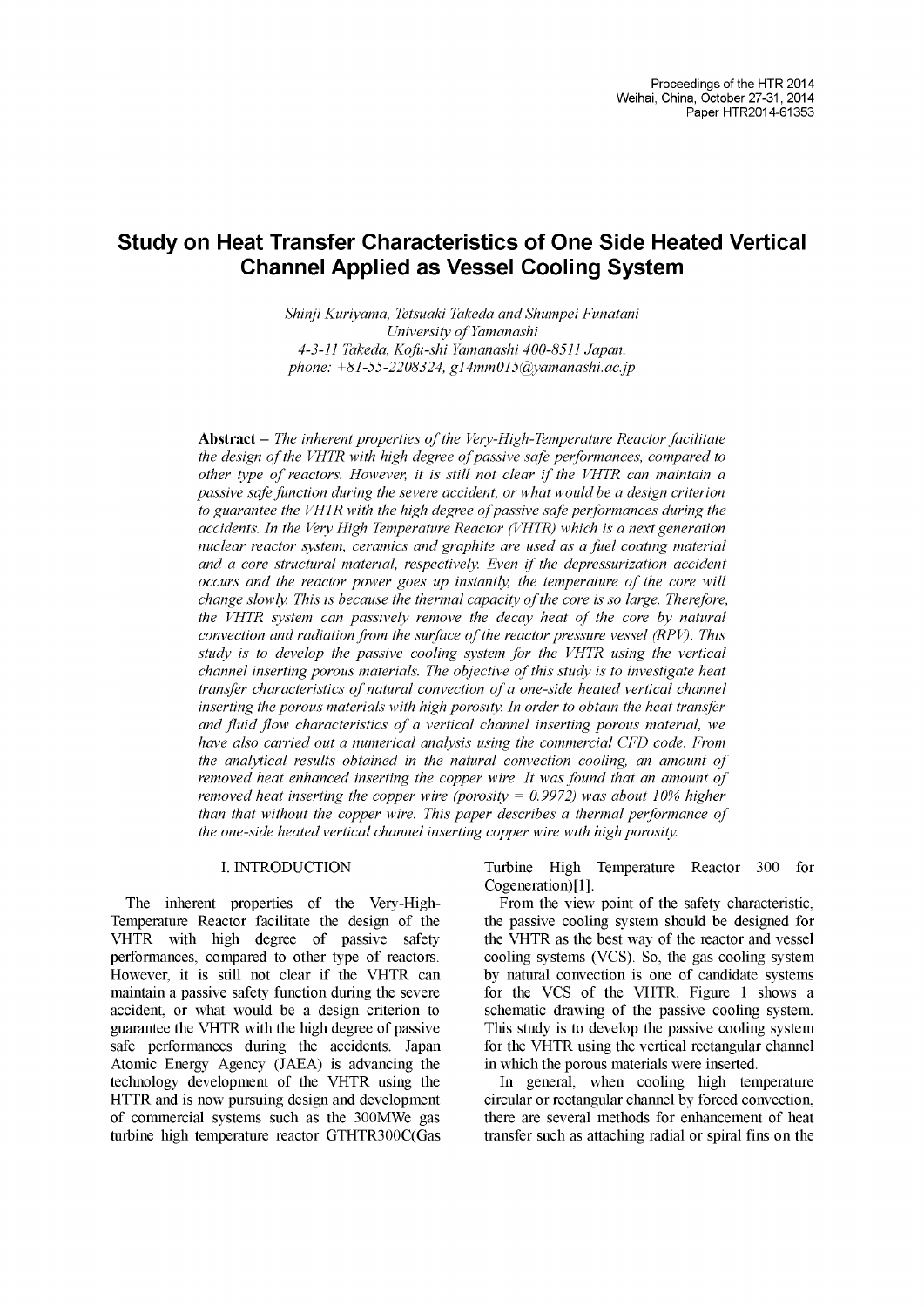channel surface or inserting twisted tape in the channel. However, it has to take into consideration the deterioration of the structure strength by attaching the fins on the heat transfer surface with the design of the cooling channel. The best design exists to increase the heat transfer and to reduce the flow resistance of the channel. On the other hand, there are lots of experimental studies regarding the effective thermal conductivity of the packed bed and the radiation heat transfer characteristic of the fibrous packed bed. These studies have been done mainly focusing on development of insulator material using the nonmetallic material. The experiment and the analysis were conducted to obtain the heat and mass transfer coefficients, flow resistance, and so on. The experimental and analytical studies on radiation heat transfer of porous material have already been performed in the case of porosity  $\leq$  0.8 [2-5]. As for the studies on the fibrous packed bed when the porosity was high (porosity, e > 0.98), there were some researches on the heat transfer of the fibrous packed bed using the high thermal conductivity material [6, 7].

The purpose of this study is to investigate the heat transfer characteristics not only by forced convection [8, 9] but also by natural convection in the vertical rectangular channel inserting the porous materials with high porosity. This paper describes the heat transfer coefficient and the amount of the removed heat in the proposed channel.



Fig.1 Schematic drawing of passive cooling system

# II. EXPERIMENTALAPPARATUS

Figure 2(a), 2(b), 3(a) and 3(b) shows a schematic drawing of the experimental apparatus. The experimental apparatus was a vertical rectangular channel having one copper plate and the other stainless steel plates. The thickness of the copper plate and stainless steel plate were 4mm and 5mm respectively. A sheathed heater was attached to the surface of the copper plate. The outside of the heater was covered with an insulator to prevent the loss of heat by thermal convection and radiation. Though there was the loss of heat from the top and bottom flanges, we evaluated the loss of heat by measuring the temperature distribution. The cross section of the channel was a square having the width of 100mm. The height of the channel was 1200mm. The gas temperatures of the inlet, outlet, and inside of the channel, and the wall temperatures of the channel were measured with a K-type thermocouple. The thermocouple which measured the gas temperature was traversed from the heated surface to the counter surface. The gas temperature was measured at the positions of 3, 6, 10, 15, 20, 25, 30, 40, 50, 60, 70, 80, 85, 90, and 95mm. The porous material of the fiber packed bed was made of copper. The diameters of the copper wires were 1mm and 0.5mm. The porosity of the rectangular channel was set to be 0.99 or higher. The fiber packed bed is shown in Fig.4.

The heater was controlled to the constant power. Therefore, the thermal condition of the heated surface assumes the constant heat flux condition. At first, we carried out the experiment using the channel without the copper wire under the condition of laminar flow forced convection cooling. Air flowed into the channel from the bottom to the top by the blower while the one side surface of the channel was heated. When all the temperature reached the constant temperature for 30 minutes or more, we assumed that the steady state was established. Then, the various parts of the temperature were measured. The gas temperatures were measured by traversing the thermocouple during the steady state. Next, the copper wire was inserted into the channel, and the similar experiment was done. The measurement error of the temperature was within  $\pm$  0.1 K. The flow rate and average velocity of air were calculated from the laminar flow meter. The laminar flow meter is made by Yamada Manufacture Company. Measurement range of volumetric flow rate was 0.83 to 12.8 L/s. The average velocity and Reynolds number were 0.183m/s and 1160, respectively. The reproducibility of the laminar flow meter was  $\pm 0.35\%$  F.S. The measurement accuracy of the manometer was  $\pm 0.15\%$  F.S. The error margin of the amount of the removed heat using the experimental data was less than 15%.



Fig.2 Experimental apparatus ((a) without copper wire, (b) with copper wire)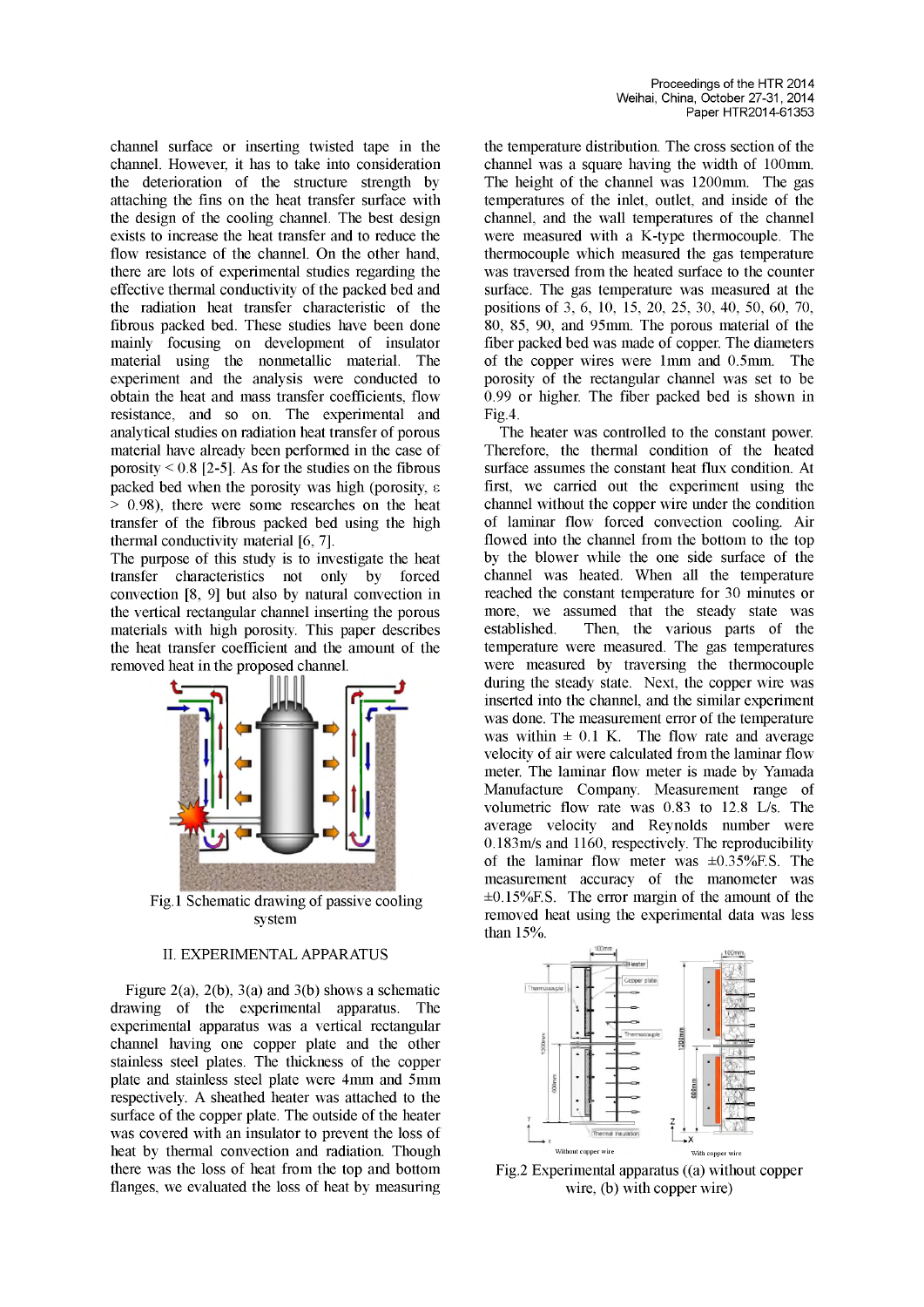

Fig.3 Cross section ((a) without copper wire, (b) with copper wire)



Fig.4 Fiber packed bed (copper wire of  $\Phi$ 0.5mm)

#### III. EXPERIMENTAL RESULTS OF FORCED CONVECTION COOLING CASE

In order to obtain the influence of changing the porosity and the influence of increasing the heat input onto the enhancement of heat transfer, we have performed the experiments of heat transfer and flow resistance. Experimental condition is shown in Table 1. Porosity was calculated as follows. Volume of the vertical channel is calculated by  $100 \times 100 \times 1200 =$  $1.2 \times 10^{7}$  (mm<sup>3</sup>). Volume of the copper wire is obtained by  $\pi d^2/4 \times L$  (mm<sup>3</sup>). Thus, porosity,  $\varepsilon$ , can be obtained by the following equation.

 $\varepsilon = 1 - \pi d^2L/(4.8 \times 10^7)$ .

Table1 Experimental condition of forced convection cooling

|                | Type Porosity | Surface Area of Wire Wire Diameter Wire Length |      |     | Heat Input  |  |
|----------------|---------------|------------------------------------------------|------|-----|-------------|--|
|                |               | [m²]                                           | ſmml | [m] | ſМ          |  |
| W <sub>1</sub> | 0.9964        | 0.173                                          |      | 55  | 357.486.614 |  |
| W <sub>2</sub> | 0.9964        | 0.346                                          | 0.5  | 220 | $357 - 829$ |  |
| W3             | 0.9973        | 0.259                                          | 0.5  | 165 | $357 - 829$ |  |
| W4             | 0.9982        | 0.173                                          | 0.5  | 110 | $418 - 829$ |  |
| N/A            |               |                                                |      |     | $357 - 829$ |  |

Figures 5, 6 and 7 show the temperature distributions of air along the channel width. The horizontal axis shows the dimensionless distance from the heated surface. The vertical axis indicates the temperature difference from the air temperature at the inlet position. In the case when the copper wire was inserted into the channel, the gas temperature near the heated surface was higher than that in the case without the copper wire. This is because the copper wire was heated by thermal radiation from the heated surface. As the heat transferred to the gas from the copper wire, therefore the gas temperature at the outlet increased. On the other hand, the gas temperature near the counter surface was lower than that in the case without the copper wire. The reason why increasing the temperature of the counter surface was the radiation heat transfer from the heated surface and the heat conduction from the side walls. Also, the side and counter surface temperature of the case without

copper wire was higher than the case with copper wire. The amount of copper wire in 'W2' case was larger than in 'W4'. However, the temperature difference between the cases with/without copper wires was larger in Fig. 7 than that in Fig.5 because the heated surface temperature in the case of W2 was lower than in the case of W4 (Table 2). The amount of the heat transferred from the heated surface by thermal radiation increased with increasing the temperature of the heated surface. However, we could not evaluate the amount of the heat transferred by thermal radiation and by thermal conduction in this experiment. It will be necessary to discuss in detail the heat transferred from the heated surfaces in the future.



Fig.5 Distribution of gas temperature along the channel width (736W, W2&N/A)



Fig.6 Distribution of gas temperature along the channel width (736W, W3&N/A)



Figs.8 and 9 show the temperature distribution of walls along the flow direction. The horizontal axis indicates the dimensionless distance from the inlet of the channel. The vertical axis indicates the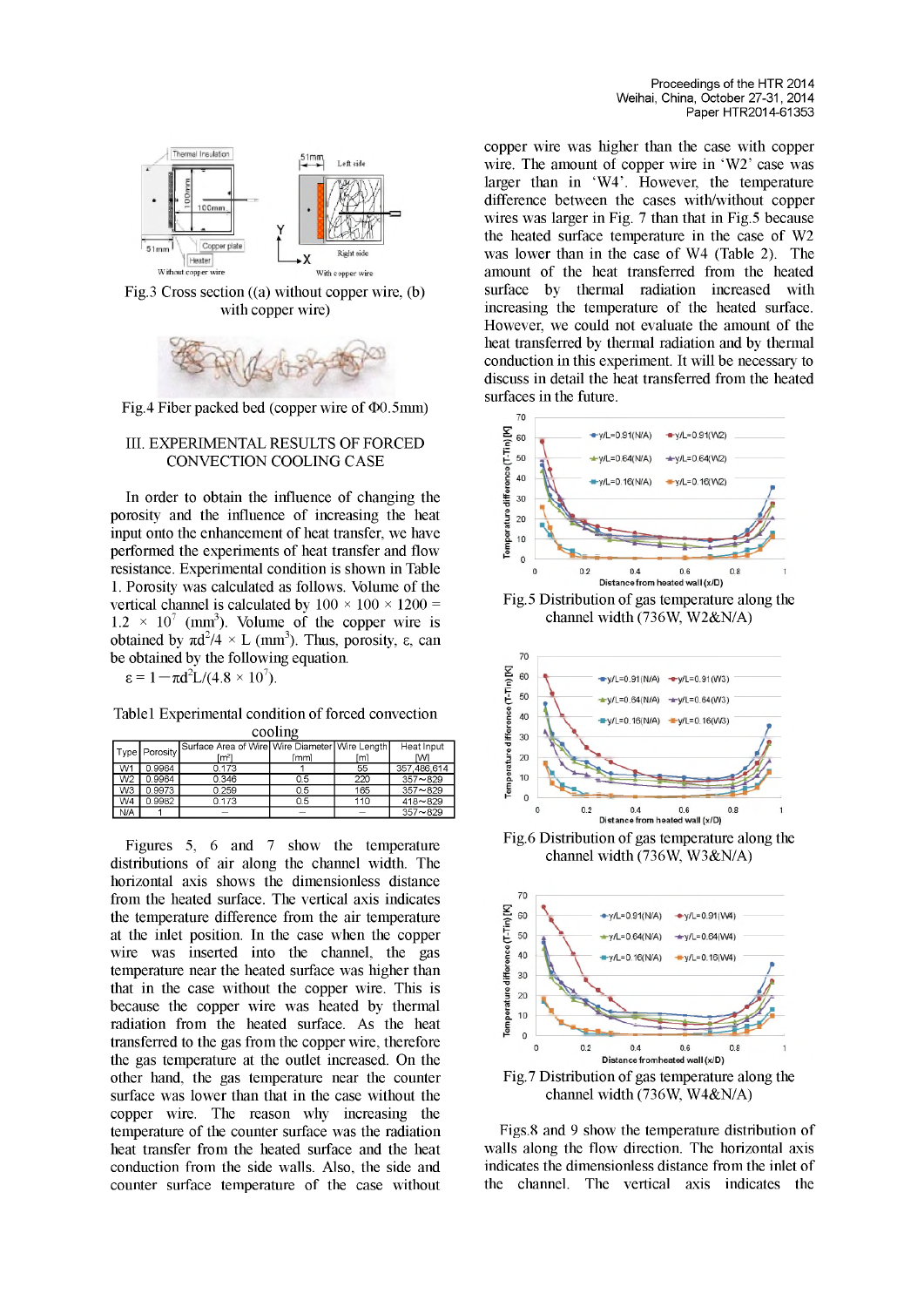temperature difference between the wall temperature and the gas temperature at the inlet of the channel. The wall temperature in the case of the smooth channel was higher than that in the case of the smooth channel inserting the copper wire. This is because the large amount of heat was transferred from the wall to the air in the case of the smooth channel inserting the copper wire. The distribution of wall temperature of W2 and W3 cases are almost same.

The experimental condition and results are shown in Table2. Here, the amount of the removed heat by air was obtained as follows. The integrated average temperature was obtained from the gas temperature at 15 positions of the channel width. The temperature difference between the outlet (y/L=0.91) and inlet (y/L=0.07) of the channel was obtained. The thermal properties of gas were evaluated from the arithmetic average temperature between the inlet and outlet of the channel.

The ratio of the removed heat is shown in Fig.10. The horizontal axis shows the heat input of the channel. The vertical axis shows the ratio of the removed heat. Here, Qs was the amount of the removed heat by the smooth channel. Qw was the amount of the removed heat by the smooth channel inserting the copper wire. The ratio of the amount of the removed heat was obtained from Qs and Qw. Qs and Qw are obtained by the following method. In the forced cooling case, the flow rate can be measured by the laminar flow meter. The temperature difference between the inlet and outlet air temperature can be also measured by the thermocouple. Thus, we evaluated the cooling performance in terms of the amount of heat removed by air flow. On the other hand, the heat loss from the channel wall can be calculated by using the heat transfer coefficient at the vertical heated surface by natural convection. In this apparatus, heat loss from the stainless steel wall can be obtained by using the reported heat transfer coefficient. Therefore, we controlled the room temperature at around 20°C. The heat loss from the stainless steel will depend on the wall temperature. If the wall temperature distribution is almost same, the heat loss is almost same. Thus, the influence of the heat loss on the heat transfer performance of the channel will be small.

The amount of the removed heat increased with increasing the heat input. This is because the copper wire is heated by thermal radiation with increasing of the wall temperature. The heat transfer coefficient and thermal conductivity will not increase even if the wall temperature increased. Thus, it is possible to enhance the heat transfer by thermal radiation. The surface area of the copper wire in the case of W2 is larger than that in the cases of W3 and W4. To increase the surface area is the one of method for enhancing the heat transfer. However, the amount of the removed heat is not increased. The amount of the

removed heat may decrease with increasing of the flow resistance.



flow direction (736W, W2&N/A)



Fig.9 Distribution of wall temperature along the flow direction (736W, W3&N/A)



Fig.10 Thermal performance of rectangular channel inserting porous material

Table 2 Experimental results of forced convection

| cooling |                    |                    |       |                              |        |                     |          |  |
|---------|--------------------|--------------------|-------|------------------------------|--------|---------------------|----------|--|
|         |                    | Heat Wire   Heated | Inlet | Temperature Porosity Surface |        |                     | Ratio of |  |
|         | Input Type Surface |                    | Gas   | Difference                   |        | Area                | Heat     |  |
| ſМ      |                    | r°C1               | ୮°C1  | [K]                          |        | $\lceil m^2 \rceil$ | Removal  |  |
|         | N/A                | 105.8              | 19.4  | 86.4                         | 1.0000 |                     | 1.000    |  |
|         | W1                 | 111.5              | 25.7  | 85.8                         | 0.9964 | 0.173               | 1.122    |  |
| 486     | W <sub>2</sub>     | 99.9               | 17.8  | 82.1                         | 0.9964 | 0.346               | 1.080    |  |
|         | W3                 | 93.7               | 14.2  | 79.5                         | 0.9973 | 0.259               | 1.108    |  |
|         | W4                 | 117.3              | 31.5  | 85.8                         | 0.9982 | 0.173               | 1.095    |  |
|         | N/A                | 120.7              | 22.3  | 98.5                         | 1.0000 |                     | 1.000    |  |
| 547     | W <sub>2</sub>     | 107.7              | 17.7  | 90.0                         | 0.9964 | 0.346               | 1.037    |  |
|         | W3                 | 100.1              | 11.4  | 88.7                         | 0.9973 | 0.259               | 1.115    |  |
|         | W4                 | 120.0              | 23.2  | 96.7                         | 0.9982 | 0.173               | 1.127    |  |
|         | N/A                | 127.6              | 20.3  | 107.3                        | 1.0000 |                     | 1.000    |  |
|         | W1                 | 129.5              | 25.2  | 104.3                        | 0.9964 | 0.173               | 1.129    |  |
| 614     | W <sub>2</sub>     | 120.9              | 19.8  | 101.1                        | 0.9964 | 0.346               | 1.081    |  |
|         | W3                 | 111.0              | 10.9  | 100.1                        | 0.9973 | 0.259               | 1.156    |  |
|         | W4                 | 134.4              | 28.6  | 105.7                        | 0.9982 | 0.173               | 1.169    |  |
|         | N/A                | 148.9              | 22.0  | 126.9                        | 1.0000 |                     | 1.000    |  |
| 736     | W <sub>2</sub>     | 135.7              | 18.2  | 117.6                        | 0.9964 | 0.346               | 1.131    |  |
|         | WЗ                 | 128.7              | 11.0  | 117.7                        | 0.9973 | 0.259               | 1.235    |  |
|         | W4                 | 141.6              | 19.5  | 122.1                        | 0.9982 | 0.173               | 1.236    |  |
|         | N/A                | 160.9              | 20.0  | 140.9                        | 1.0000 |                     | 1.000    |  |
| 829     | W <sub>2</sub>     | 149.1              | 18.4  | 130.8                        | 0.9964 | 0.346               | 1.138    |  |
|         | W3                 | 141.1              | 10.8  | 130.3                        | 0.9973 | 0.259               | 1.259    |  |
|         | W4                 | 158.1              | 21.8  | 136.4                        | 0.9982 | 0.173               | 1.223    |  |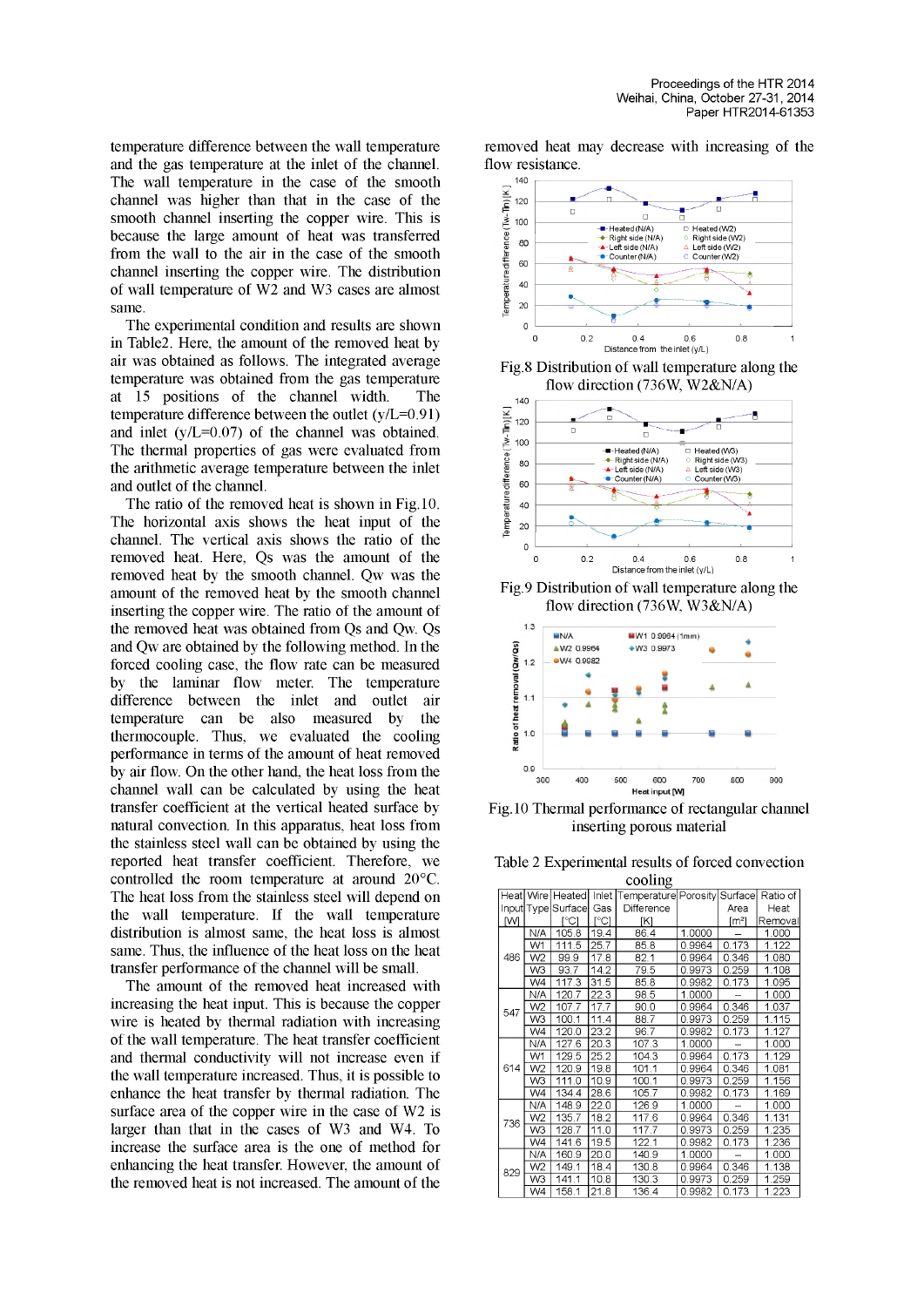## IV. ANALYTICAL RESULTS OF FORCED CONVECTION COOLING CASE

The temperature distribution of air in the vertical rectangular channel was obtained using a commercially available analysis code PHOENICS. This analysis took into consideration the thermal radiation between the heated surface and cooled surface. Figure 11 shows an analytical model of the vertical rectangular channel. The outside of the channel wall was not modeled, and it assumed a natural convection heat transfer boundary. The analysis took the buoyancy into consideration. The physical properties of the solid took the temperature dependence into consideration. The physical properties of the fluid took the temperature and pressure dependence into consideration for the analysis. The number of the calculation cells of the analytical model was about  $0.85$  million. Though the PHOENICS could use the  $k-\epsilon$  (KECHEN) could use the  $k-\epsilon$  (KECHEN) turbulence model, we did not use the model in the analysis. This was because the analysis condition was in the laminar flow region. Thus, we also did not do the grid sensitivity study. This was because the numerical results will not be affected by the turbulence model and grid size in the present flow region. Table 3 shows the analysis condition.



Fig.11 Analytical model of the vertical rectangular channel

| <b>Analysis Condition</b>               |                                          |
|-----------------------------------------|------------------------------------------|
| Softwear                                | Phoenics(Chan Co. Ltd.)                  |
| Dimenstion                              | X, Y, Z = 109, 110, 1200 mm              |
| Thickness                               | Copper, Stainless = $4$ , 5 mm           |
| Number of cell                          | $(X, Y, Z) = (59, 60, 240)$              |
| Total number of cell                    | 849000 cells                             |
| Fhid                                    | Аiг                                      |
| Ref. Temperature                        | $20^{\circ}$ C                           |
| Ref. Pressure                           | 101300 Pa                                |
| Buoyancy effect                         | Boussinesq approximation                 |
| Turbulence model                        | <b>KECHAN</b>                            |
| Radiation model                         | <b>IMMERSOL</b>                          |
| Boundary Condition                      |                                          |
| Heat flux                               | $4.7239 \text{ kW/m}^2 (346.5 \text{W})$ |
| Inlet velocity                          | $0.583 \text{ m/s}$                      |
| Heat transfer coefficient at outer wall | $6W/m^2K$                                |
| Emissivity                              | Copper, Stainless = $0.3$ , $0.5$        |

Table 3 Analysis condition

The boundary condition at the inlet of the rectangular channel was assumed to be the inflow condition. The inlet velocity set to 0.583 m/s according to the experimental results. The boundary condition at the outlet of the channel assumed the outflow condition. The outer surface of the channel was assumed to be the natural convection heat transfer boundary condition.

Figure 12 shows an example of the numerical results of the temperature distribution of air in the rectangular channel at various vertical positions. Left figure shows the temperature distribution in the outlet of the channel. Right figure shows the temperature distribution in the inlet of the channel. Figure 13 shows the numerical result of the temperature distribution of air in the channel. The numerical results were in agreement with the experimental ones quantitatively. However, the gas temperature in the vicinity of the heated wall was higher than the experimental data. This was because the loss of heat from the heated wall to the outer side of the channel could not be evaluated accurately in the analysis. Therefore, the loss of heat from the heated wall in the experiment was larger than that in the analysis.



Fig.12 Temperature distribution of air (Left: outlet, Center: center, Right: inlet)



Fig.13 Temperature distribution of air along the channel width

# V. EXPERIMENTAL RESULTS OF NATURAL CONVECTION COOLING CASE

Table 4 shows the experimental conditions of the natural convection cooling. Figure 14 shows the temperature distribution of the channel walls along the flow direction. The temperature distribution of air in the channel between heated and cooled surfaces is shown in Fig.15. The thermal power was 529W.

The gas temperature at the outlet increased when the copper wire was inserted into the channel. It seemed that the copper wire will be heated by thermal radiation from the wall. Thus, air was heated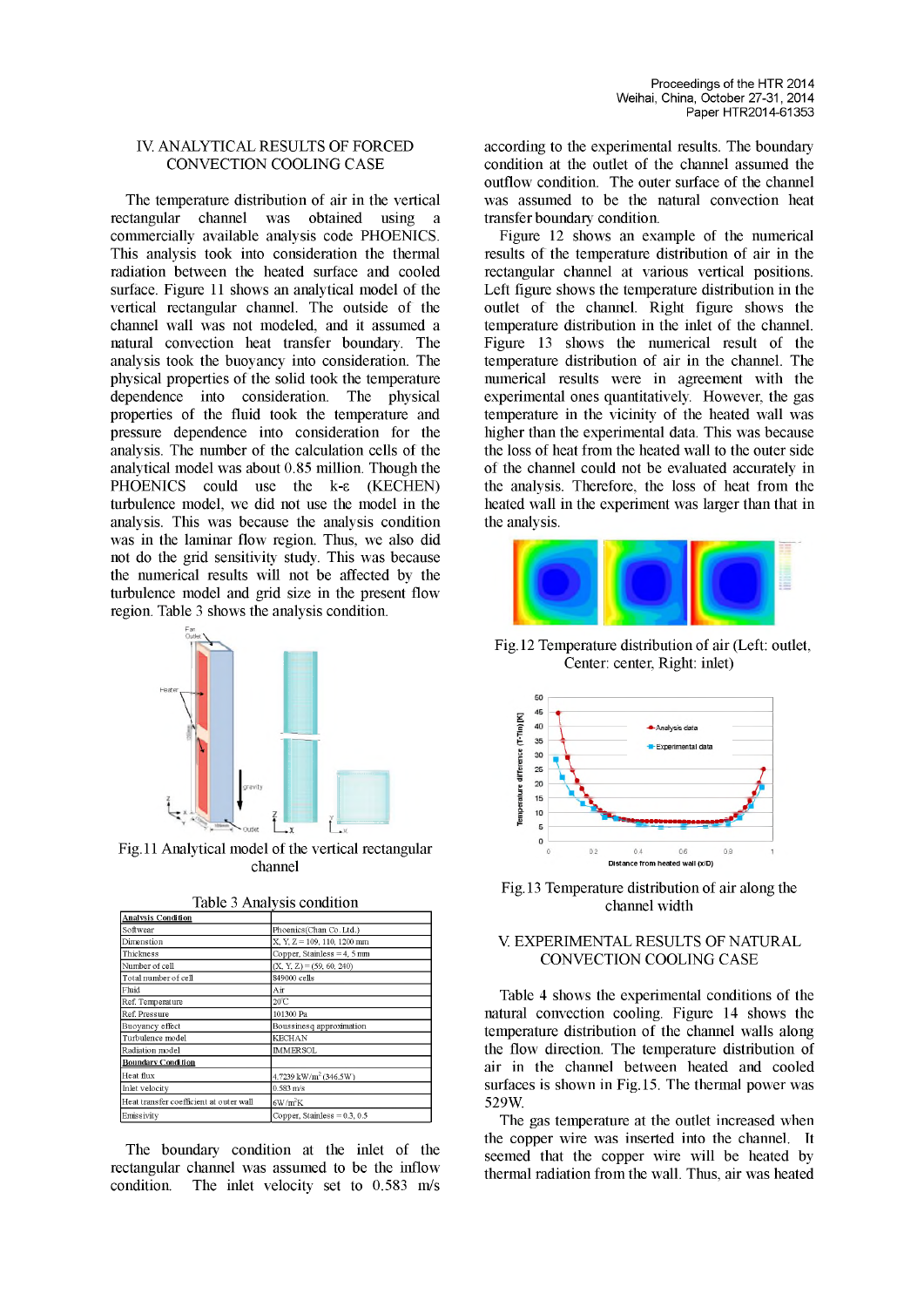not only by the wall but also by the copper wire. However, the temperature of the heated wall increases if the heat transfers coefficient decrease. In Fig. 14, the wall temperature without the copper wire was lower than wall temperature with the copper wire. This differs from the case of the forced convection. Therefore, the temperature distribution of Fig. 15 is different from the tendency of the forced convection. The flow rate of natural convection decreases because the flow resistance increases by inserting the copper wire. Therefore, it is necessary to measure the flow velocity of natural convection by the experiment in the future.

In the experiment of the natural convection cooling case, we did not measure the flow velocity. This was because we did not want to add the flow resistance by measuring the flow velocity. Therefore, we could not draw the figure of the relationship between the heat input and the ratio of the removed heat as in Fig.10 of the forced cooling case. However, it will be possible to enhance the heat transfer even if natural convection is used for cooling.

Table 4 Experimental condition of natural convection cooling

| convection cooling |          |        |                   |      |      |       |  |  |  |
|--------------------|----------|--------|-------------------|------|------|-------|--|--|--|
|                    | imput    | Poro.  | Area              | Dia. | Len. | Temp. |  |  |  |
|                    | <b>M</b> | H      | [ <sup>n²</sup> ] | Imml | [m]  | [°C]  |  |  |  |
| E1                 | 529.0    | 1.0000 | 0.48              |      |      | 24.3  |  |  |  |
| E2                 | 529.0    | 0.9967 | 0.64              |      | 50   | 24.6  |  |  |  |
| E <sub>3</sub>     | 529.0    | 0.9967 | 0.64              |      | 50   | 22.7  |  |  |  |



Fig.14 Temperature distribution of wall along the flow direction (E1&E2&E3)



Fig.15 Temperature distribution of air along the channel width (E1&E2&E3)

# VI. ANALYTICAL RESULTS OF NATURAL CONVECTION COOLING CASE

Figure 16 shows an analytical model of the vertical rectangular channel inserting the copper wire. The analysis condition and the boundary condition are indicated in Table 5.

In order to estimate the amount of removed heat by thermal radiation, we assumed the 9 straight longitudinal wires as the porous material. Figure 17 shows the temperature distribution of air in the vertical rectangular channel. The left hand side of the figure shows the temperature distribution in the case of no wire. The right hand side of the figure shows the temperature distribution in the case of inserting 9 wires. Figure 18 shows the distribution of flow velocity in the channel. It is found that the air temperature of the center part at the outlet of the channel with the copper wires is higher than that without the copper wire.



Fig.16 Analytical model of the vertical rectangular channel inserting the copper wire

|                                    | oonannon ivi muunu ooni oonon                      |
|------------------------------------|----------------------------------------------------|
| Analysis Condition                 |                                                    |
| Softwear                           | Phoenics (Chan Co. Ltd.)                           |
| Dimenstion                         | $X, Y, Z = 109, 110, 1200$ mm                      |
| <b>Thickness</b>                   | Copper, Stainless = $4, 5$ mm                      |
| Number of cell                     | $(X, Y, Z) = (109, 110, 120)$                      |
| Total number of cell               | 1438800 cells                                      |
| Fhid                               | Air                                                |
| Ref. Temperature                   | $20^{\circ}$ C                                     |
| Ref. Pressure                      | 101300 Pa                                          |
| Buoyancy effect                    | Considerration of property change                  |
| Turbulence model                   | <b>KECHAN</b>                                      |
| Radiation model                    | <b>IMMERSOL</b>                                    |
| Wire type (porosity)               | W1( $\varepsilon$ =1.0000), W2(0.9984), W3(0.9972) |
| Number of wires                    | $(W1, W2, W3) = (0, 5, 9)$                         |
| <u> Boundary Condition</u>         |                                                    |
| 1. Heater                          | 529W, 1000W, 2000W, 3000W                          |
| 2. Back wall                       | $20W/m^2K$                                         |
| 3. side wall                       | $6W/m^2K$                                          |
| 4,5. Free inlet/outlet of the duct |                                                    |
| 6. Wire diameter, Emissivity       | $2mm$ , Copper, Stainless = 0.3, 0.5               |

Table 5 Analysis condition and boundary condition for natural convection



Fig.17 Temperature distribution of air (Left: no wire, Right: 9 wires)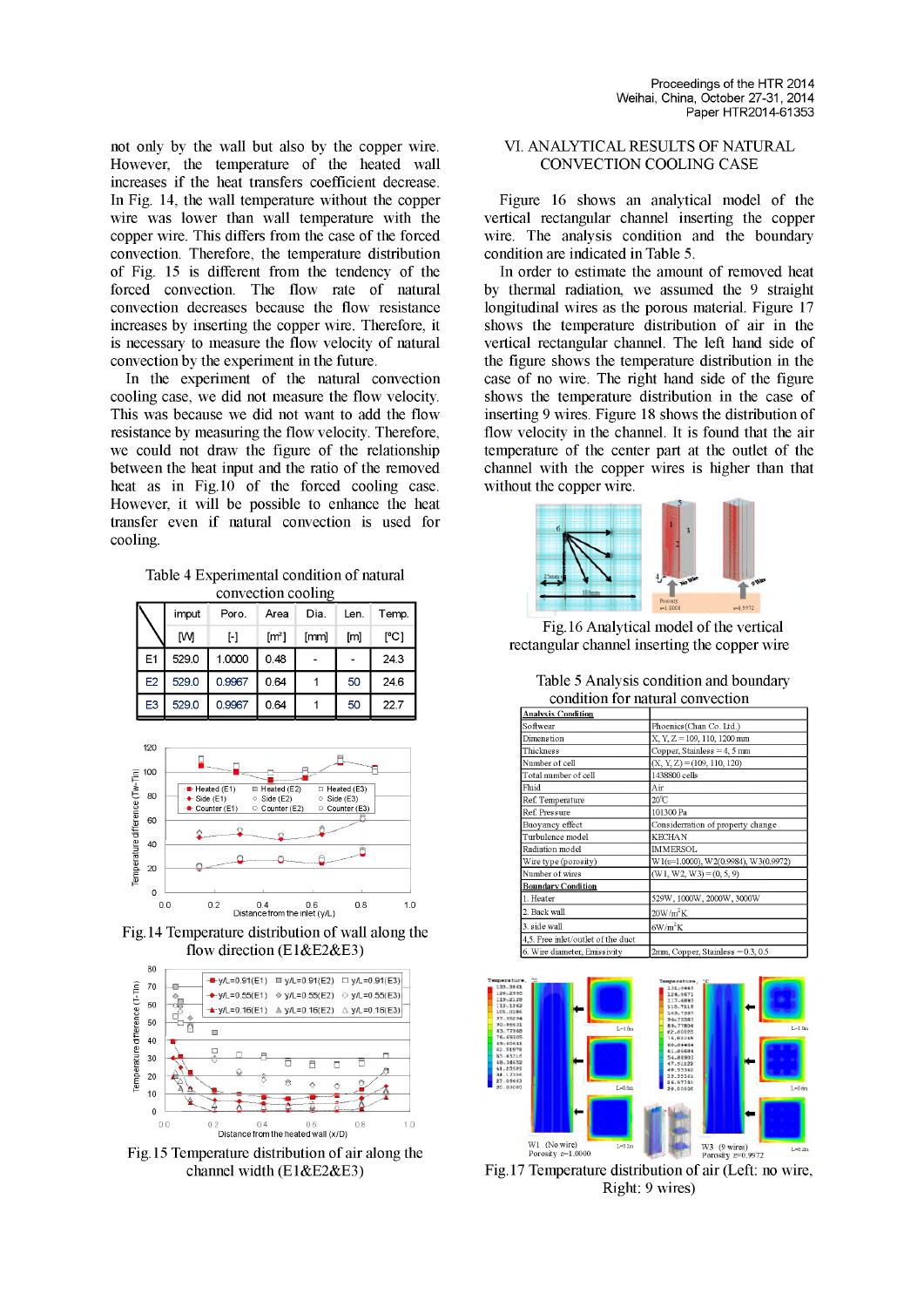Proceedings of the HTR 2014 Weihai, China, October 27-31, 2014 Paper HTR2014-61353



### VII. ANALYSIS RESULTS OF INSERTING COPPER WIRE MODEL

Figure 19 shows inserting copper wire model. Figure 20 and 21 shows the temperature distribution of air at Y-plane and Z-plane. Heat input is 529W. As shown in fig. 21, the gas temperature increases with increasing the porosity. Figure 22 shows the temperature distribution along the channel width. The monitor point is  $z/L = 0.91$ .

The gas temperature near the copper wire of the analytical result is higher than that of the experimental one. This is because we cannot measure the temperature near the copper wire by the thermocouples. The numerical gas temperature between the copper wires is almost same as the experimental one.







peratur<br>132.3799<br>125.3562<br>118.3324 mperature<br>
131.6449<br>
131.6449<br>
131.6449<br>
103.7337<br>
96.75587<br>
89.75587<br>
89.75587<br>
89.80025<br>
68.84466<br>
61.8668<br>
47.91122<br>
40.933486<br>
47.91122<br>
40.93342<br>
33.95561<br>
26.9751 133.3861<br>126.2995 119.2128<br>112.1262<br>12.1262<br>12.1262<br>105.0398<br>50.66431<br>77.968<br>62.51976<br>62.51976<br>62.51976<br>44.17326<br>44.17326<br>27.00641 Outlet<br> $(L=1.0m)$ **76.18995 69.16621 62.14246 55.11872 48.09497 41.07123 34.04749 27.02374 20.00000** Inlet (L=0.2m) W1 W3 W2 (0.9984) (1.0000)  $(0.9972)$ 

Fig.21 Temperature distribution of air at Z-plane (529W)



Fig.22 Temperature distribution of air along the channel width



channel width



Fig. 24 Thermal performance of rectangular channel inserting porous material

(529W)